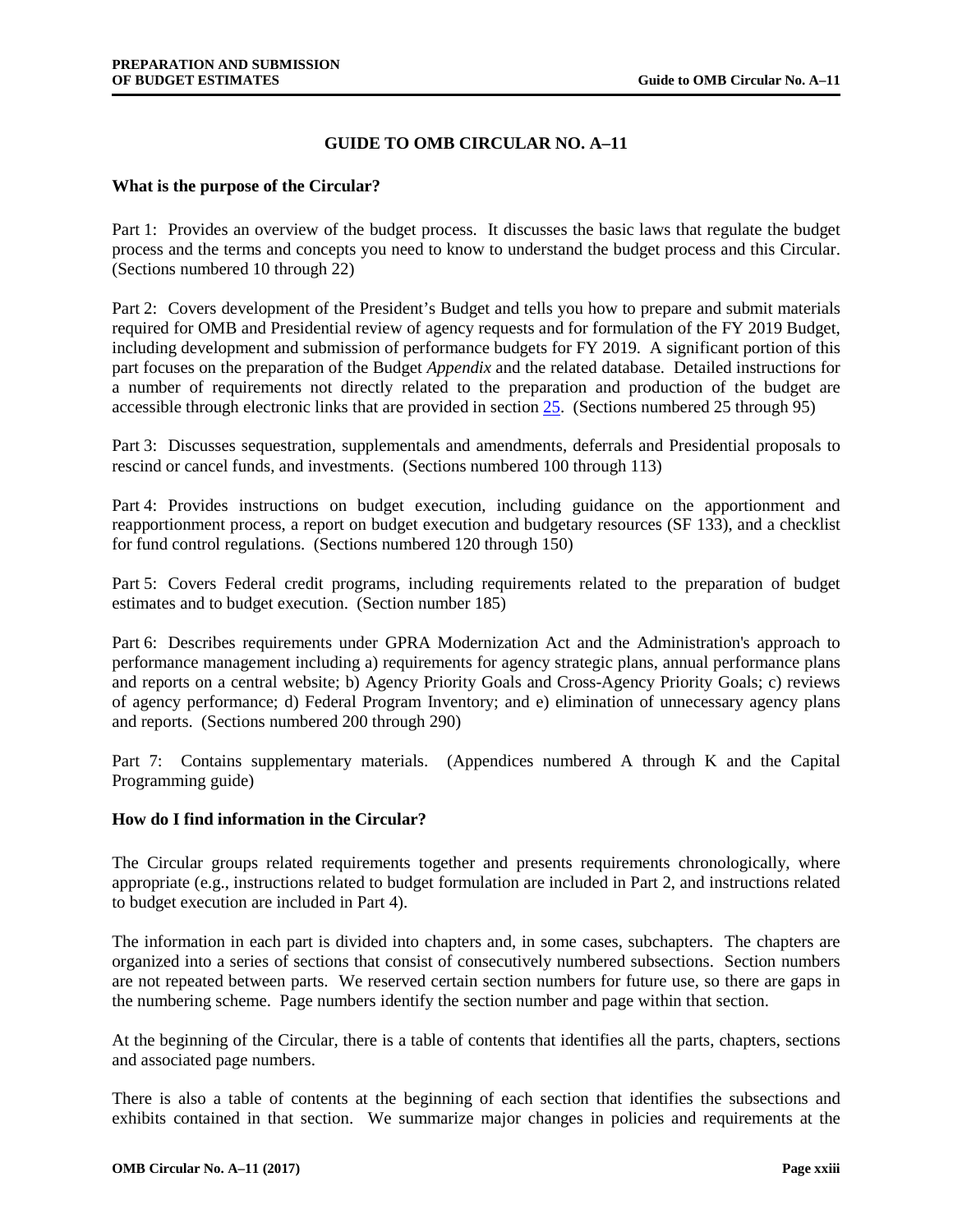beginning of the Circular. In addition, we describe the changes that affect each section at the beginning of that section and use vertical revision bars in the margins to highlight new requirements and significant changes. At the end of the Circular, there is an index.

OMB circulars, memoranda, and bulletins, including Circular No. A–11, are available for viewing or downloading at the following address:

<https://www.whitehouse.gov/omb/information-for-agencies>

Presidential Executive Orders are available for viewing or downloading at the following address:

<http://www.archives.gov/federal-register/codification/numeric-executive-orders.html>

The Circular contains a number of hyperlinks that link the various parts of A–11 with each other and other websites.

Normally, A–11 is fully revised annually. In addition, the guidance is usually updated in the fall to reflect changes and clarifications since the full revision.

#### **What agencies are covered by the Circular?**

This Circular applies to all Executive departments and establishments. In addition, some of the requirements apply to the Legislative and Judicial Branches, to the District of Columbia, and to Government-sponsored enterprises.

If you want an exception to the requirements in this Circular, you must get OMB approval in advance (see section 25.2).

## **What common conventions does this Circular use?**

When the Circular refers to a specific year, assume it is a calendar year unless otherwise noted. The following phrases and abbreviations are used to identify specific fiscal years:

| <b>Fiscal Year</b>                                           | <b>Description</b>                                                                                           |  |
|--------------------------------------------------------------|--------------------------------------------------------------------------------------------------------------|--|
| Past year $-1$ (PY-1)                                        | The fiscal year immediately preceding the past year.                                                         |  |
| Past year (PY)                                               | The fiscal year immediately preceding the current year; the last<br>completed fiscal year.                   |  |
| Current year $(CY)$                                          | The fiscal year immediately preceding the budget year.                                                       |  |
| Budget year (BY)                                             | The next fiscal year for which estimates are submitted.                                                      |  |
| Budget year + 1 $(BY+1)$ through budget<br>$year + 9 (BY+9)$ | The fiscal year following the budget year <i>through</i> the ninth fiscal<br>year following the budget year. |  |

Special budget terms, such as budget authority, obligations, and outlays, are defined in section 20.

In Part 2, the term *schedule* refers to a set of data within the MAX budget database that is complete in itself and describes a view or slice of the President's Budget. Schedules are described in section 79.